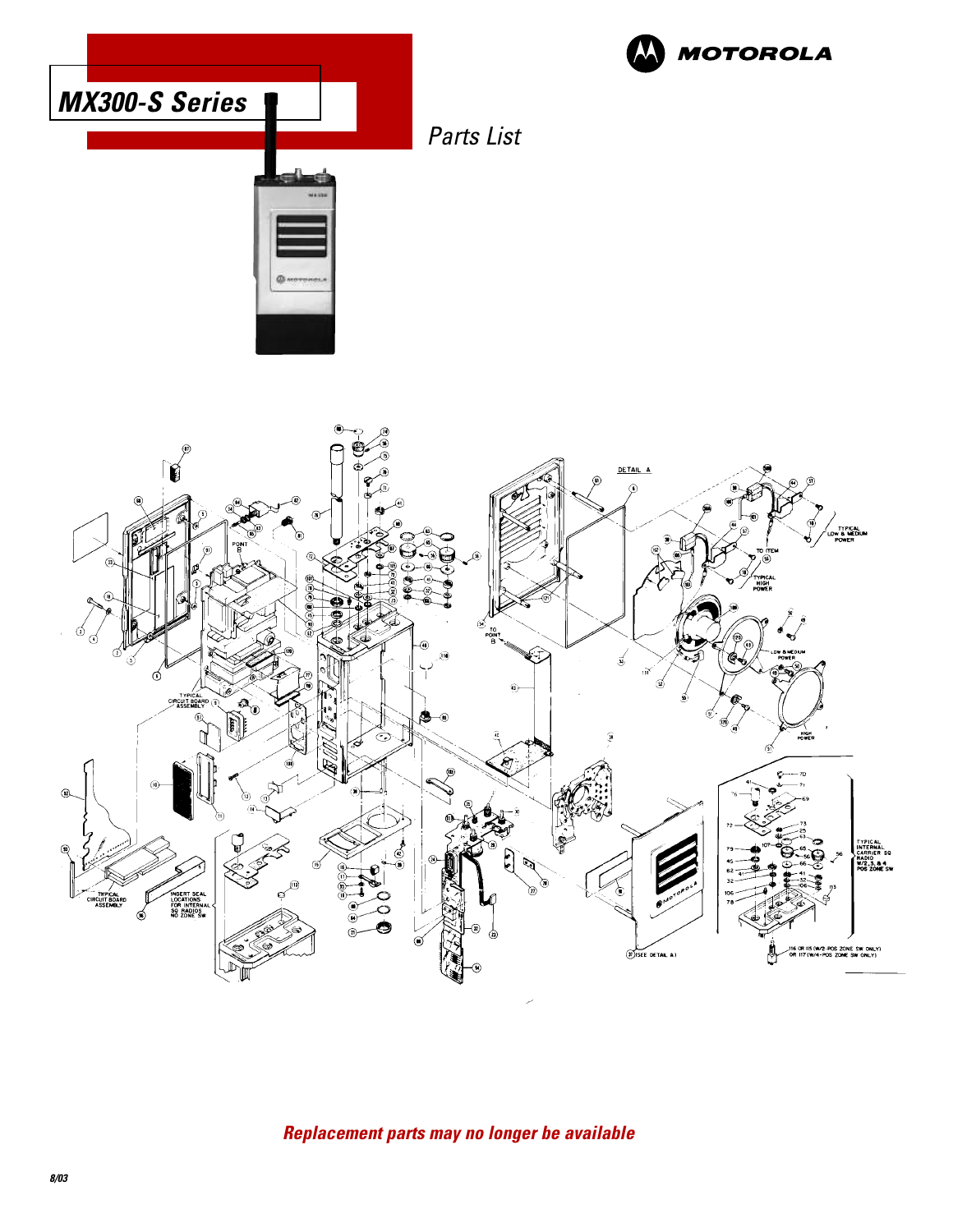

# Parts List

 $\mathbf{r}$ 

REF. NO. PART NO.

| REF. |                   |                             |
|------|-------------------|-----------------------------|
| NO.  | PART NO.          | DESCRIPTION                 |
|      |                   |                             |
|      |                   |                             |
| 2    |                   | Back Cover Kits:*           |
|      | <b>NLN7322A</b>   | MX330                       |
|      | <b>NLN7323A</b>   | MX340                       |
|      | <b>NLN7324B</b>   | MX350                       |
|      | NLN7325B          | MX360                       |
|      |                   | include:                    |
|      |                   |                             |
|      |                   | a. Cover, Back; (item 2)    |
|      | 1505315F09        | MX330                       |
|      | 1505315F10        | MX340                       |
|      | 1505315F15        | MX350                       |
|      | 1505315F16        | MX360                       |
|      |                   | b. items 3, 4, 5, 6, 8, 19, |
|      |                   | 26, 33, 68, 87, 99, & 104   |
|      |                   |                             |
| 3    | 0382210E15        | Screw, Captive              |
| 4    | 0405465C01        | Washer, Seal;               |
|      |                   | .112 x .245 x .012          |
| 5    | 0405818D01        | Washer, Flat;               |
|      |                   | .180 x .096 x .010          |
| 6    |                   |                             |
|      |                   | Gasket, "O" Ring            |
|      | 3282172J11        | MX330                       |
|      | 3282172J12        | MX340, MX350, MX360         |
| 7    | 0105952G99        | Nut, Retainer; special      |
| 9    | <b>1505673C01</b> | Housing, Connector; J402    |
| 10   | 3205427C04        | Boot                        |
| 11   | 4505509C03        | Actuator                    |
|      |                   |                             |
| 12   | 0305685F01        | Screw, Phillips; 2-64       |
| 13   | 4105414C01        | Sprint, Latch               |
| 14   | 5505417C01        | Latch, Battery              |
| 16   | 0705830C02        | Support, Battery Contact    |
| 17   | <b>RPX4636A</b>   | Contact, Battery            |
| 18   | 0300138651        | Screw, Slotted; 2-56 x 1/8" |
| 20   | 6505214E02        | Fuse (F401)                 |
|      |                   |                             |
| 21   | 3805881D01        | Cap, Fuse                   |
| 22   | <b>NLN7561A</b>   | Flex Circuit, Control       |
| 23   | 0105957D83        | Connector, Plug (J303)      |
| 24   | 0905675C01        | Socket (J302)               |
| 25   | 0405342C02        | Washer, Steel               |
| 27   | 4205506C01        | Strain Relief, Snap-in      |
| 28   | 6405683F01        | Plate, Nut                  |
| 29   |                   | Switch (S502)               |
|      | 4005605J01        |                             |
| 30   | <b>RPX4253A</b>   | Resistor (R308)             |
| 31   | 4005190D01        | Switch (S303)               |
| 32   | <b>0405342C03</b> | Washer                      |
| 33   | 6405535D06        | Insulator, Ground Shield    |
| 34   | 3205295F01        | Gasket                      |
| 35   | 0905537F02        | Jack (J301)                 |
| 36   | 1805430C02        | Resistor (R311A) External   |
|      |                   |                             |
| 37   |                   | Front Cover Kits; includes: |
|      |                   | items 6,18, 44, 49, 50,52,  |
|      |                   | 53, 54, 57, 58, 59, 61, 95  |
|      |                   | 100, 101, and 102           |
|      | <b>NLN7420A</b>   | MX330 Series                |
|      |                   | (Lo/Med Power)              |
|      | <b>NLN7421A</b>   | MX340 Series                |
|      |                   |                             |
|      |                   | (Lo/Med Power)              |
|      | <b>NLN7424A</b>   | MX340 Series (High Power)   |
|      | <b>NLN7425A</b>   | MX350 Series (High Power)   |
|      | <b>NLN7426A</b>   | MX360 Series (High Power)   |
| 38   | 7505589E03        | Pad, Contour                |
| 39   | 0905602C07        | Socket, Fuse; p/o item 43   |
|      |                   |                             |

|                 | <b>INLIN/343D</b> | <b>INIV'YOO</b>             |
|-----------------|-------------------|-----------------------------|
|                 |                   | include:                    |
|                 |                   | a. Cover, Back; (item 2)    |
|                 | 1505315F09        | MX330                       |
|                 | 1505315F10        | MX340                       |
|                 | 1505315F15        | MX350                       |
|                 | 1505315F16        | MX360                       |
|                 |                   | b. items 3, 4, 5, 6, 8, 19, |
|                 |                   | 26, 33, 68, 87, 99, & 104   |
| 3               | 0382210E15        | Screw, Captive              |
| 4               | 0405465C01        | Washer, Seal;               |
|                 |                   | .112 x .245 x .012          |
| 5               | 0405818D01        | Washer, Flat;               |
|                 |                   | .180 x .096 x .010          |
| 6               |                   | Gasket, "O" Ring            |
|                 | 3282172J11        | MX330                       |
|                 | 3282172J12        | MX340, MX350, MX360         |
| 7               | 0105952G99        | Nut, Retainer; special      |
| 9               | 1505673C01        | Housing, Connector; J402    |
| 10 <sup>1</sup> | 3205427C04        | <b>Boot</b>                 |
| 11              | 4505509C03        | Actuator                    |
| 12              | 0305685F01        | Screw, Phillips; 2-64       |
| 13              | 4105414C01        | Sprint, Latch               |
| 14              | 5505417C01        | Latch, Battery              |
| 16              | 0705830C02        | Support, Battery Contact    |
| 17              | <b>RPX4636A</b>   | Contact, Battery            |
| 18              | 0300138651        | Screw, Slotted; 2-56 x 1/8" |
| 20              | 6505214E02        | Fuse (F401)                 |
| 21              | 3805881D01        | Cap, Fuse                   |
| 22              | <b>NLN7561A</b>   | Flex Circuit, Control       |
| 23              | 0105957D83        | Connector, Plug (J303)      |
| 24              | 0905675C01        | Socket (J302)               |
| 25              | 0405342C02        | Washer, Steel               |
| 27              | 4205506C01        | Strain Relief, Snap-in      |
| 28              | 6405683F01        | Plate, Nut                  |
| 29              | 4005605J01        | Switch (S502)               |
| 30              | <b>RPX4253A</b>   | Resistor (R308)             |
| 31              | 4005190D01        | Switch (S303)               |
| 32              | 0405342C03        | Washer                      |
| 33              | 6405535D06        | Insulator, Ground Shield    |
| 34              | 3205295F01        | Gasket                      |
| 35              | 0905537F02        | Jack (J301)                 |
| 36              | 1805430C02        | Resistor (R311A) External   |
| 37              |                   | Front Cover Kits; includes: |
|                 |                   | items 6,18, 44, 49, 50,52,  |
|                 |                   | 53, 54, 57, 58, 59, 61, 95, |
|                 |                   | 100, 101, and 102           |
|                 | <b>NLN7420A</b>   | MX330 Series                |
|                 |                   | (Lo/Med Power)              |
|                 | <b>NLN7421A</b>   | MX340 Series                |
|                 |                   | (Lo/Med Power)              |
|                 | <b>NLN7424A</b>   | MX340 Series (High Power)   |
|                 | <b>NLN7425A</b>   | MX350 Series (High Power)   |
|                 | <b>NLN7426A</b>   | MX360 Series (High Power)   |
| 38              | 7505589E03        | Pad, Contour                |
| 39              | 0905602C07        | Socket, Fuse; p/o item 43   |
| 40              | 4605461C01        | Stud, Battery Contact       |

| KEF.<br>NO. | PART NO.                 | DESCRIPTION                      |
|-------------|--------------------------|----------------------------------|
| 42          | 0305714J01               | Screw, Phillips; 2-56            |
| 44          | 1405424D04               | Insulator, Teflon                |
| 45          | 0205543E01               | Nut, Mounting                    |
| 46          | 2905548E01               | Lug, Antenna                     |
| 48          |                          | Frame*                           |
|             | <b>RPX4615A</b>          | MX330 Series (NLN5298A)          |
|             | <b>RPX4616A</b>          | MX340 Series (NLN5299A)          |
|             | <b>RPX4617A</b>          | MX350 Series (NLN5300A)          |
|             | <b>RPX4618A</b>          | MX360 Series (NLN5301A)          |
| 49          | 0305466C01               | <b>Screw, 4-40</b>               |
| 50          | 0400009743               | Washer, No. 4 Split              |
| 51          | 0705423C01               | Bracket, Ring                    |
|             | 0705875C01               | or Bracket, Ring; for Hi Power   |
|             |                          | Models                           |
| 52          | 5005181E02               | Speaker (LS401)                  |
| 53          | 3505866N01               | Cover, Speaker; felt             |
| 54          |                          | Cover                            |
|             | 0105957B51               | MX330 Series                     |
|             | 0105959B38               | MX340 Series<br>MX350 Series     |
|             | 0105959B39<br>0105959B40 | MX360 Series                     |
| 55          | 2805551D01               | Connector, Plug (P403)           |
| 56          | 0305480E02               | Setscrew                         |
| 57          | 0705779M01               | Bracket, Microphone              |
| 58          | 1405445G02               | Insulator                        |
|             |                          | (for Hi Power Models)            |
| 58B         | 1405445G01               | Insulator (for Low/Med           |
|             |                          | Power Models)                    |
| 59          | 0105953D67               | Microphone (MK401)               |
| 60          | 0405342C04               | Washer, Rubber Seal              |
| 61          | 4305467C02               | Spacer, Stand-Off                |
| 62          | 0400139731               | Washer                           |
| 63          | 3304737J01               | Insert, Decal                    |
| 64          | 0405342C05               | Washer, Mylar                    |
| 65          | 3605510C01               | Knob, Short                      |
|             | 3605430G07               | or Knob, Long                    |
| 66          | 0405555C02               | Washer, Thrust                   |
| 67          | 0405342C06               | Washer, Nylon                    |
| 68<br>69    | 1305436E01               | Decal, Patent No.<br>Escutcheon  |
|             | 1305107E62               | Multi-channel "Private-Line"     |
|             |                          | Models, with Internal            |
|             |                          | Carrier Squelch, LED, and        |
|             |                          | no zone switch                   |
|             | 1305107E65               | Multi-channel "Private-Line"     |
|             |                          | Models, with External            |
|             |                          | Carrier Squelch, LED, and        |
|             |                          | no zone switch                   |
|             | 1305107E48               | Multi-channel "Private-Line"     |
|             |                          | Models, with Internal            |
|             |                          | Carrier Squelch, LED, and        |
|             |                          | 2-position zone switch           |
|             | 1305107E50               | Multi-channel "Private-Line"     |
|             |                          | Models, with Internal            |
|             |                          | Carrier Squelch, LED, and        |
|             |                          | 4-position zone switch           |
| 70<br>71    | 0305857C01<br>0483799H04 | Screw, Cap<br>Washer, Insulating |
| 72          | 1105092E02               | Adhesive Tape, Escutcheon        |
| 73          | 0205256C02               | Nut, Speaker Jack                |
| 74          | 3605429G07               | Knob                             |
|             | 3605577C01               | or Knob, Rotary Switch           |

| REF.    |                          |                                |
|---------|--------------------------|--------------------------------|
| NO.     | PART NO.                 | <b>DESCRIPTION</b>             |
|         |                          |                                |
| 75      | 0405342C01               | Washer, Thrust                 |
| 76      |                          | Antenna, Refer to Antenna      |
|         |                          | Section                        |
| 77      | 4205896J01               | Clamp, Ground                  |
| 78      | 0105952G54               | LED (CR303)                    |
| 79      | 1405545E01               | Insulator                      |
| 81      | ---                      | P/O Item 48                    |
| 82      | 2605767C05               | Shield, Jack                   |
| 83      | 0405294F01               | Washer                         |
| 84      |                          | Jack (J401)                    |
| 85      | 0905505C02<br>0105585H01 |                                |
|         |                          | Assembly, Plug; Spring;        |
|         |                          | 2nd insulator                  |
| 87      | 7505585C01               | Pad, Pressure                  |
| 88      | 4082159D01               | Switch (S304)                  |
| 90      | 1405939D01               | Insulator                      |
| 91      | 3905188D03               | Spring, Grounding              |
| 92      | 8405268K01               | Flex Circuit, Interconnect     |
| 93      |                          | Bracket, Rail Mounting         |
|         | 0705829C02               | 2-unit length (1.125")         |
|         | 0705829C03               | 2-unit length (1.320")         |
| 94      | <b>NLN7292A</b>          | Flex, Freq.                    |
| 95      | 0400002625               | Lockwasher, Internal Tooth     |
| 96      | <b>7505890C01</b>        | Pad, "Digital PL" Contour      |
| 97      | 3205163E01               | <b>Boot</b>                    |
| 98      | $\sim$                   | Insulator                      |
|         | 1405576E02               | MX330 Series                   |
|         | 1405576E03               | MX340 Series                   |
|         | 1405576E05               | MX360 Series                   |
| 99      | 0484345A06               | Washer, Nylon                  |
| $100 -$ |                          |                                |
|         | 3705144E01               | Tubing, Flexible               |
|         |                          | (for Hi Power Models)          |
|         | 3705412F01               | or Tubing, Flexible (for Low & |
|         |                          | Medium Power Models)           |
| 101     | 4705143E01               | Pipe, Sound                    |
| 102     | 7505705D01               | Pad (High Power Only)          |
| 103     | 6405782J01               | Nut Plate, Left                |
| 104     | 5400865436               | Label, FCC                     |
| 105     | 0405126L01               | Seal                           |
| 106     | 0405757E03               | Seal                           |
| 107     | 0405757E01               | Seal                           |
| 108     | 3205255G01               | Seal, PTT                      |
| 109     | 7505191E02               | Boot, Speaker                  |
| 110     | 0482519J01               | Washer, Sponge Seal            |
| 111     | 1482392E07               | Insulator, Speaker Lug (Qty 2) |
| 113     | 4305359G01               | Seal, Insert (for PL Switch)   |
| 115     | 4005728G01               | Switch, Toggle                 |
|         |                          | (2-position), S501A            |
| 116     | 4005745G01               | Switch, Toggle                 |
|         |                          | (3-position), S501B            |
| 117     |                          |                                |
|         | 4005830H01               | Switch, Rotary                 |
|         |                          | (4-position), S501C            |
| 118     | 4205540J01               | Clip, Ground                   |
| 119     | 7505897J01               | Pad, Shock                     |
| 120     | 4205624L01               | Strap                          |

**Cancelled Product MX300-S: Aftermarket support criteria has been met for spare parts. Items may no longer be available.**



41 **0282653D05** Nut, Mounting; special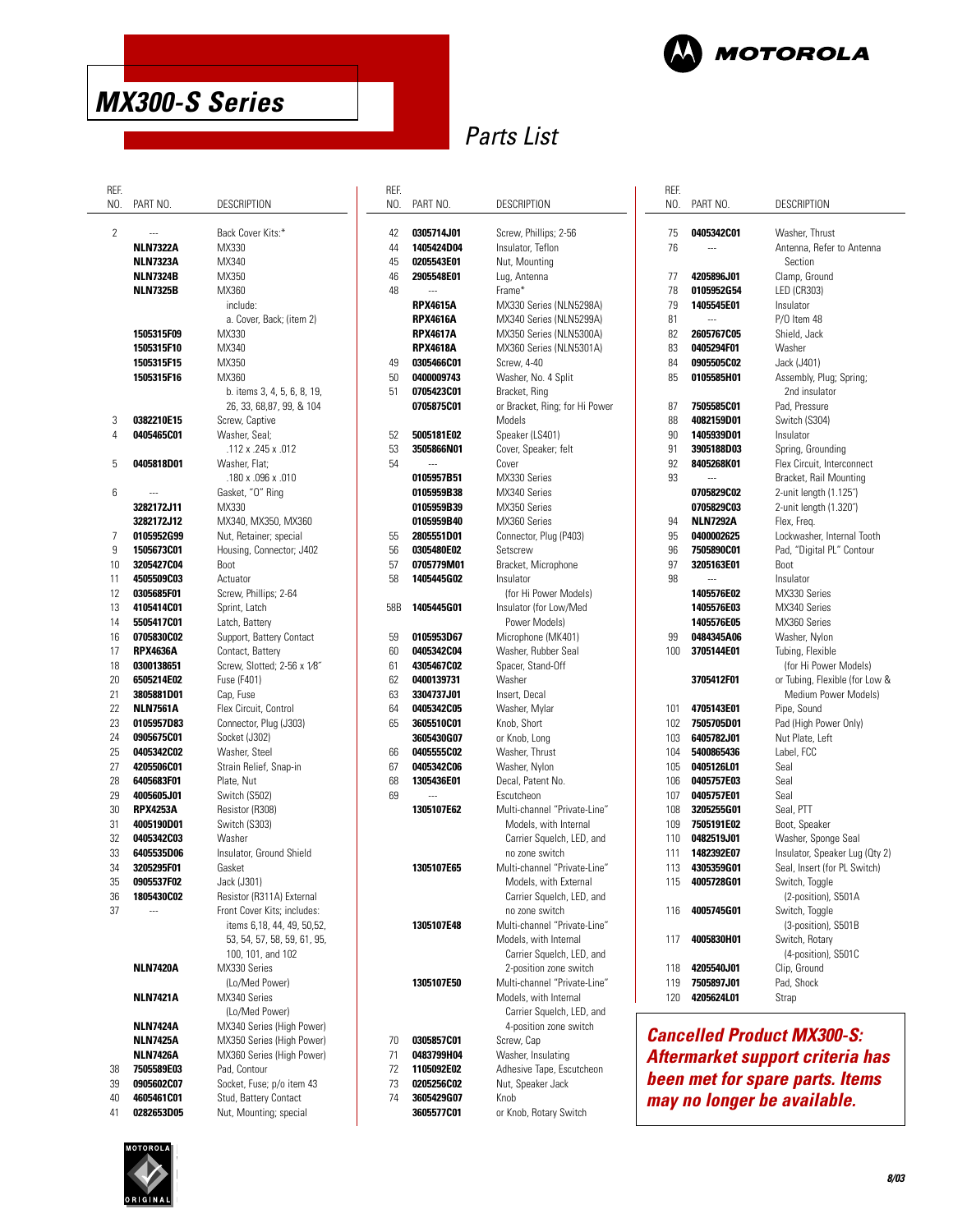

# **Portable** Accessories



## **Chargers**

### **Single Unit Chargers**

Single unit chargers are ideal for desktop use, and are capable of charging a battery on or off the radio. When the battery is fully charged, the charger automatically resets to a trickle charge rate. To obtain rapid charge rate batteries must be charged in the unit. Visual indication is provided in the rapid charger when the battery is fully charged.

**NLN8858A** Single Unit, 1 Hour, Rapid Charger, 117 Volts

**\*NLN4038A** Single Unit, 1 Hour, Rapid Charger, 220 Volts

**\*NLN4036A** Single Unit, 14 Hour, Standard Charger, 220 Volts



### **Battery Maintenance System<sup>plus</sup> (BMS<sup>***i***</sup>**

Using interchangeable battery adapters (sold separately), the BMS<sup>plus</sup> is capable of charging and discharging, analyzing, conditioning and cycle test on batteries; tracking battery voltage and capacity (mAh).

The BMSplus offers a 3 year warranty. Its easy-to-use design supports hundreds of 2-way, cellular, and camcorder batteries with printer port\*\* (Serial-RS-232C port – uses female 9-pin to male 25-pin cable).



NLN8858A WPLN4079BR

**WPLN4079BR** Six-Station, 110V AC, 50/60 Hz **WPLN4080BR** Six-Station, 230V AC, 50/60 Hz **NDN4005B** Three-Station, 110V AC, 50/60 Hz **NDN4006B** Three-Station, 230V AC, 50/60 Hz

### **BMSplus Adapter**

**TDN9445A** Standard Adapter, MX300

### **Optional Adapters**

**†TDN9432A** Adapter, Universal Alligator Clip Lead **†TDN9527A** Adapter, Universal Dip Switch

\*Unit is supplied without line cord plug.

\*\*Compatible with the STAR Micronics SP200 series printers, available from any STAR Micronics distributor, and other printers with STAR emulation.

†Universal adapters available as an option to accommodate all radio types.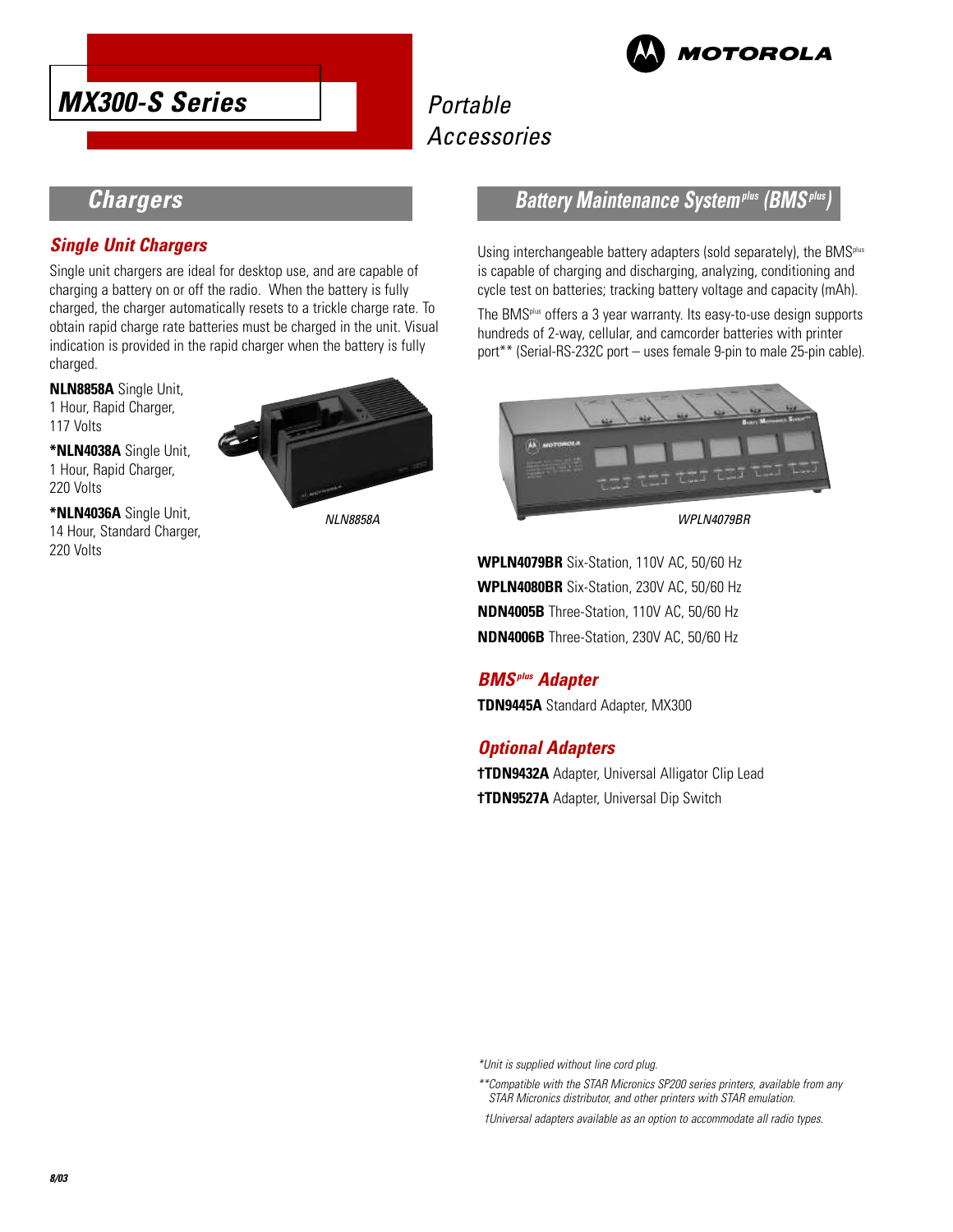

# Portable Accessories

## **Battery Optimizing System II (BOS II)**



No other battery analyzer matches the speed, accuracy, and versatility of the Battery Optimizing System II. Ideal for large fleet, public safety, and all other users who rely on their battery performance. Now with increased power, more sophisticated programming options, and easier to use navigation paths, optimizing your batteries was never easier. Key features include:

- WPLN4124AR
- Support for NiCd, NiMH, Li-ion, and SLA batteries
- 100 watt power supply and programmable from 100 mAH to 4 amps per station
- Interchangeable adapters accomodate all major brands
- Includes a variety of user programs and allows for customizable programming
- Proprietary recondition cycle restores NiCd and NiMH batteries
- Increased processing power and testing resolution including a three minute Quicktest that measures the batteries State of Health (SoH)
- Printer output for reports and labels
- Three year warranty

**WPLN4124AR** BOS II, Four-Station, 100-240V AC (US line cord) **WPLN4125AR** BOS II, Four-Station, 100-240V AC (UK/Euro line cords)

### **BOS II Adapters**

**RL-71181** Standard Adapter, MX300-S, 500-700 mAh **RL-71182** Standard Adapter, MX300-S, 1100-1400 mAh **RL-71183** Standard Adapter, MX300-S, 2000-2800 mAh

### **Optional Adapters**

**RL-70115** Adapter, Universal; services Li-ion **RL-70110** Adapter, Universal; service NiCd and NiMH

## **Audio Accessories**

### **UHF Surveillance Accessories**

**NMN6092A** UHF Surveillance Accessory



### **Remote Speaker/Microphones**

Remote speaker/microphone allows user to talk and listen without removing radio from belt or carrying case. Ideal in high noise level

areas. Straight and coil cord remote units have back clip for attachment to upper garment. Wired earpiece available for all models.

**NMN6070B** Remote Speaker Microphone Straight Cord with Clip Back





**NMN6071B** Remote Speaker Microphone Coil Cord with Clip Back

NMN6071B

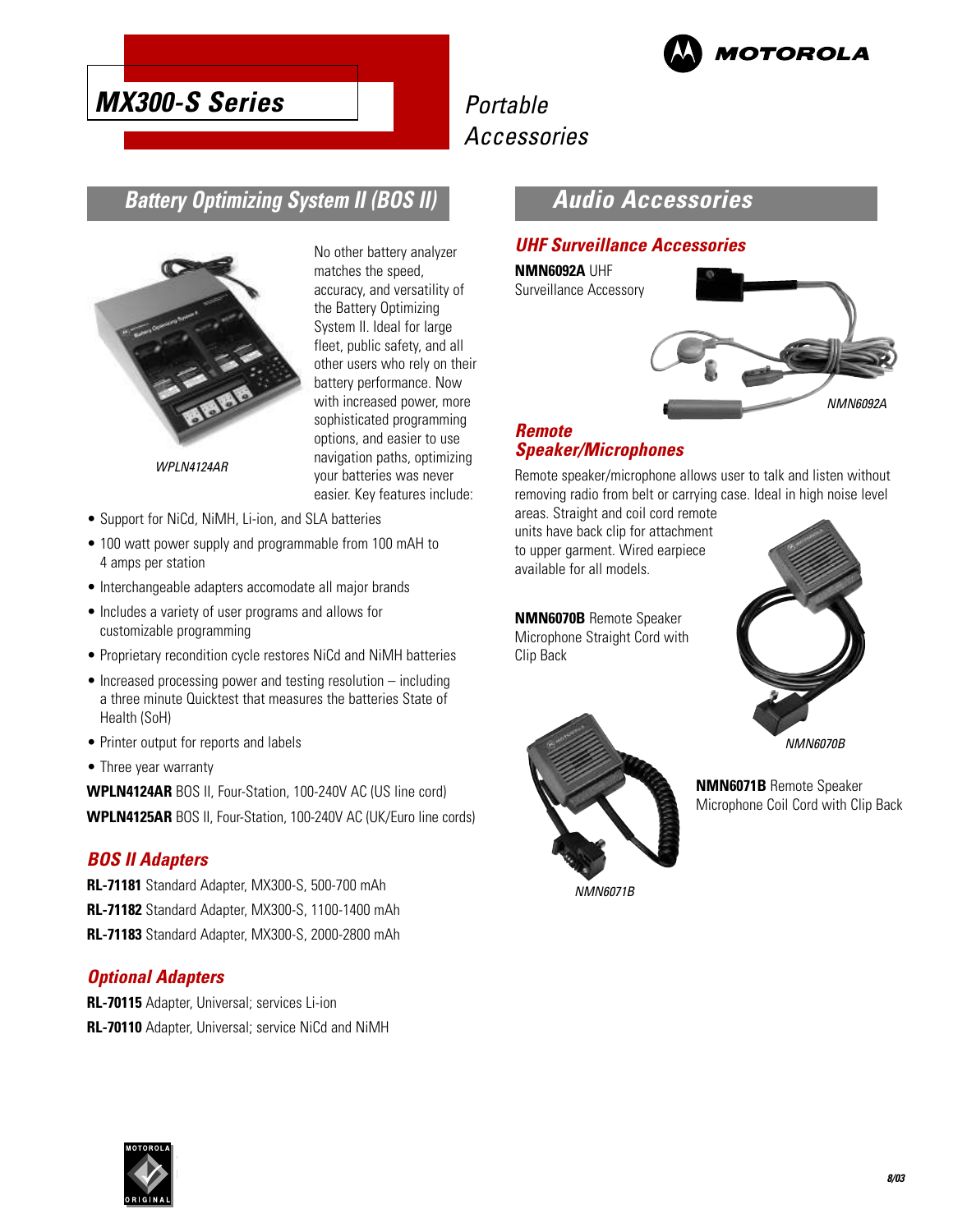



# Portable Accessories

## **Audio Accessories**

**NMN6072A** UHF Public Safety Microphone with High/Low Switch and PTT; order Velcro Patch and Antenna Separately Antennas for NMN6072A **8505309N09** 404-430 MHz, Heliflex **8505309N10** 440-470 MHz, Heliflex **8505309N11** 470-512 MHz, Heliflex



NMN6072A

## **Audio Accessories**

### **Headset/Microphone**

Maintain portable two-way communications in high ambient noise areas with noise cancelling accessories. Noise cancelling headsets can be worn with or without a helmet

**NMN6065A** Noise Cancelling Headset/Microphone with Cup Microphone



NMN6065A

**NMN6064A** Noise Cancelling Headset/Microphone with Boom Microphone



### **Velcro Patch NLN8410A** Velcro Patch Pin Attachment, (for NMN6072A Microphone)

**NI N8410A** 

### **Epaulet Strap**

Black leather epaulet straps secure remote speaker microphones to epaulet of shirts or jackets and attach around cord. Allows reliable communications in hostile environments with Velcro or Clip style strap.



RLN4294A

**RLN4294A** Epaulet Strap, Velcro

**RLN4295A** Epaulet Strap, Small Clip



**Earpiece**

**5005178K01** Earpiece, Without Volume Control **5080332A41** Plastic Insert for Earpiece



NMN6064A

**NKN6207A** Adapter Kit (required for noise cancelling headsets) **NKN6363A** Headset

Adapter Cable

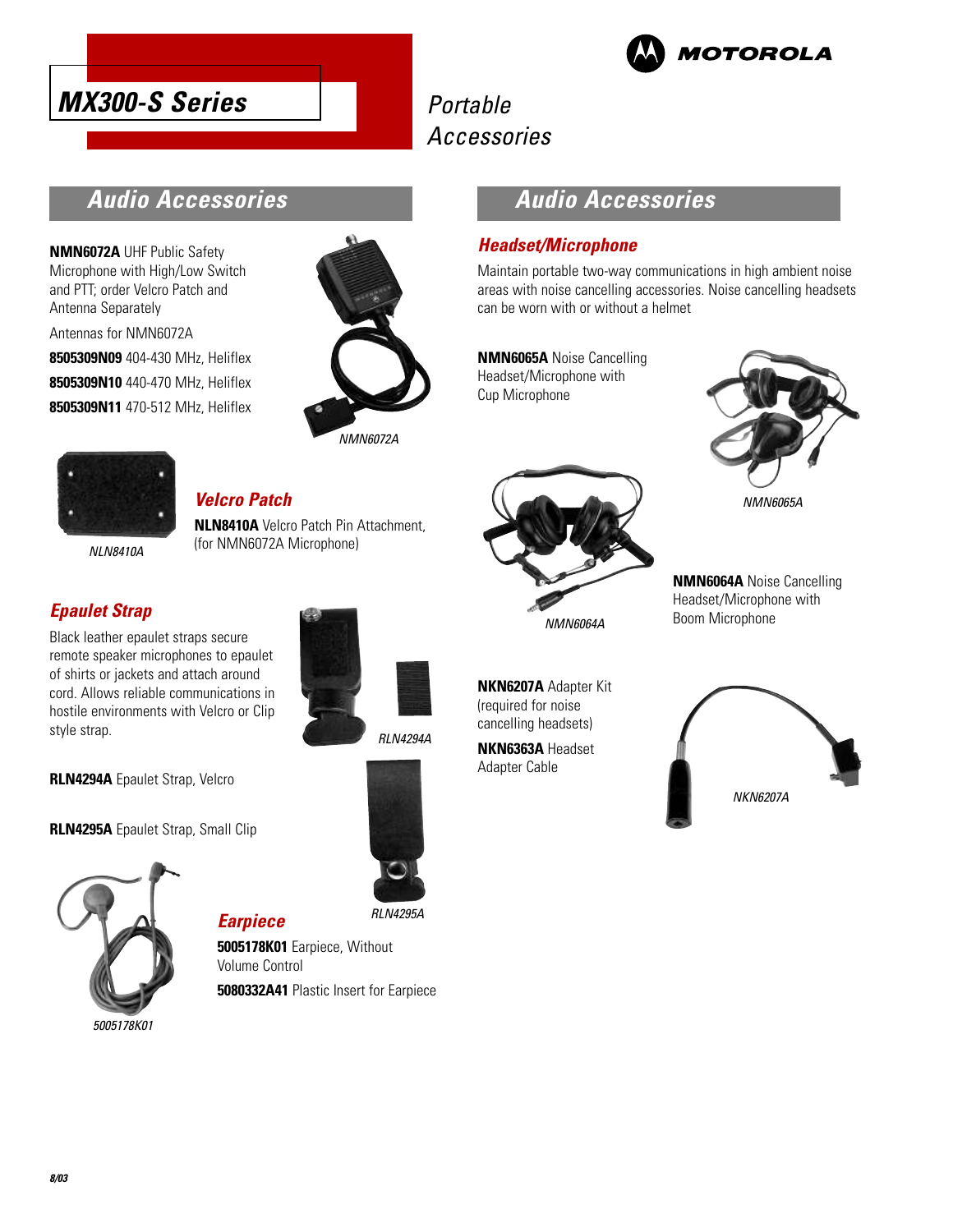

# Portable Accessories

## **Carrying Accessories**

## **Carrying Cases**

Standard black leather carrying cases with snap-on/off perforated full covers provide protection, yet permit clear audio. T-strap covers permit easy access to all controls. The over-the-shoulder adjustable sturdy black nylon carrying strap snaps onto the belt loop case and provides a convenient way to wear a radio. Swivel carrying cases attach to belt loop attachment by inverting radio. Radio swings freely on belt loop attachment, adjusting to body movements.

**1505333D03** Standard Carrying Case for Light and Medium Capacity Battery, with 2-1⁄2˝ Belt Loop, MX320, MX330

**1505333D04** Standard Carrying Case Med-High Capacity Battery, with 2-1⁄2˝ Belt Loop, MX320, MX330, MX340



1505333D03

**1505333D05** Standard Carrying Case for Med-Light Capacity Battery, with 2-1⁄2˝ Belt Loop, MX330, MX350



**1505333D06** Standard Carrying Case for High Capacity Battery and/or Non-Rechargeable Battery, with 2-1⁄2˝ Belt Loop, MX320, MX340, MX350

**1505333D07** Standard Carrying Case for High Capacity and/or Non-Rechargeable Battery, with 2-1⁄2˝ Belt Loop, MX330, MX360

## **Carrying Accessories**



**1505333D09** Standard Carrying Case for Ultra-High Capacity Battery,with 2-1⁄2˝ Belt Loop, MX330, MX340,

MX350, MX360

**1505333D08** Standard Carrying Case for Ultra-High Capacity Battery, with 2-1⁄2˝ Belt Loop, MX320, MX340, MX350



1505333D10

**1505333D10** Standard Carrying Case for Ultra-High Capacity Battery, with 2-1⁄2˝ Belt Loop, MX350, MX360

**1505333D11** Standard Carrying Case for Ultra-High Capacity Battery, with 2-1⁄2˝ Belt Loop

**NLN4121A** Swivel Carrying Case for High Capacity and/or Non-Rechargeable Battery, with 3˝ Belt Loop, MX320, MX340, MX350

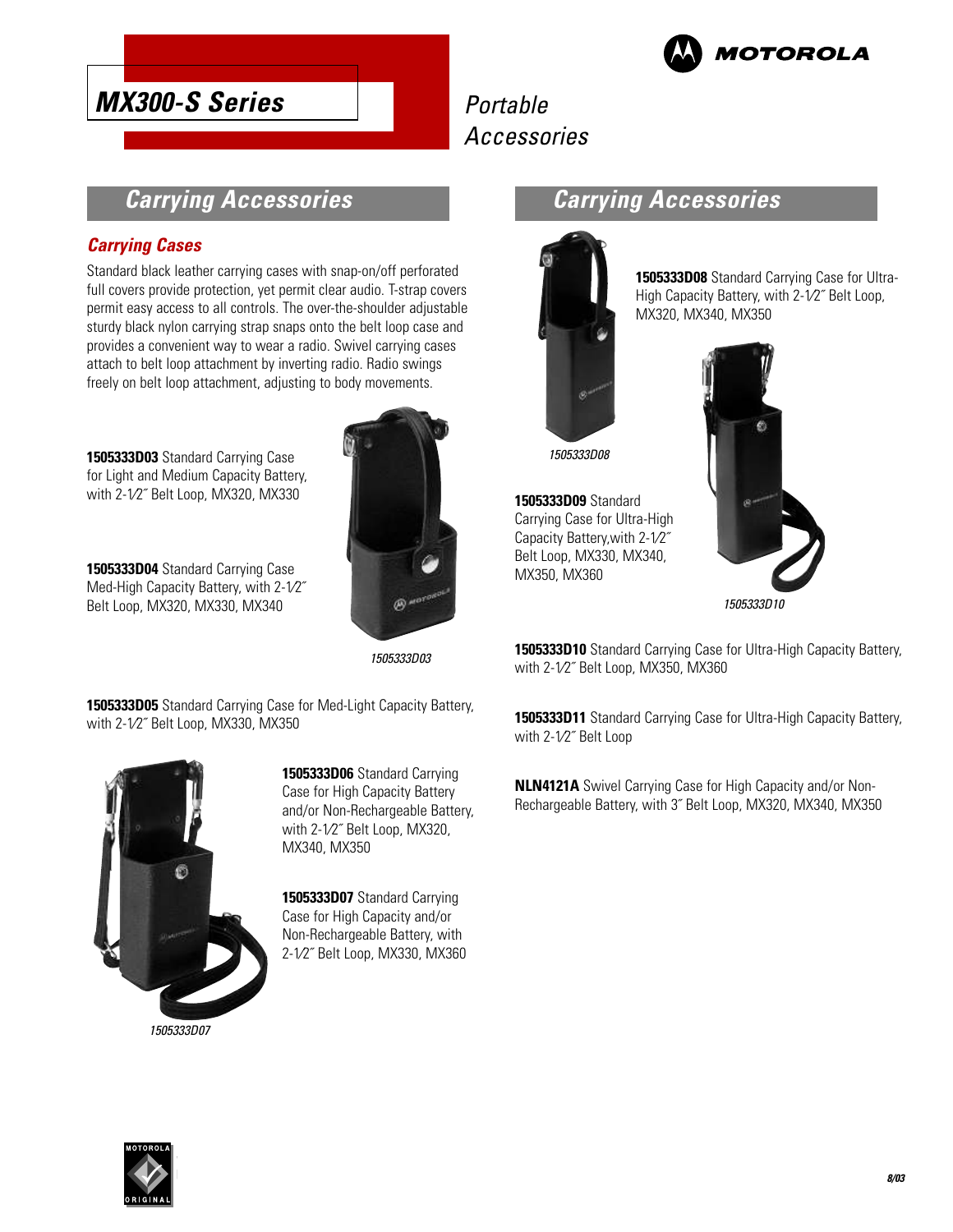



# Portable Accessories

## **Carrying Accessories**



**NLN4123A** Swivel Carrying Case for Ultra-High Capacity Battery, with 3˝ Belt Loop, MX320, MX340, MX350

NLN4124A

**Cover 1505332D01** Cover for Carrying Case



# **NLN8862B** Carry Holder, Swivel, 3˝

**Carry Holders**

**NLN8861B** Carry Holder Belt Loop

for 21⁄2˝ Belt, 13⁄4˝wide, 60˝ long

NLN8861B



## **Carrying Accessories**

### **Carrying Strap**

**NTN5243A** 60˝ Carrying Strap, Requires Leather Carrying Case



## **UHF and VHF 3˝ Belt Clip Back Cover**

**NLN7320A** MX360

**T-Strap 4205360D01** For All Carrying Cases 4205360D01

### **Belt**

**4200865599** 1-3/4˝ Wide Leather Belt, For All Models



**4205857B01** 2˝ Spare Belt Loop, For Swivel Cases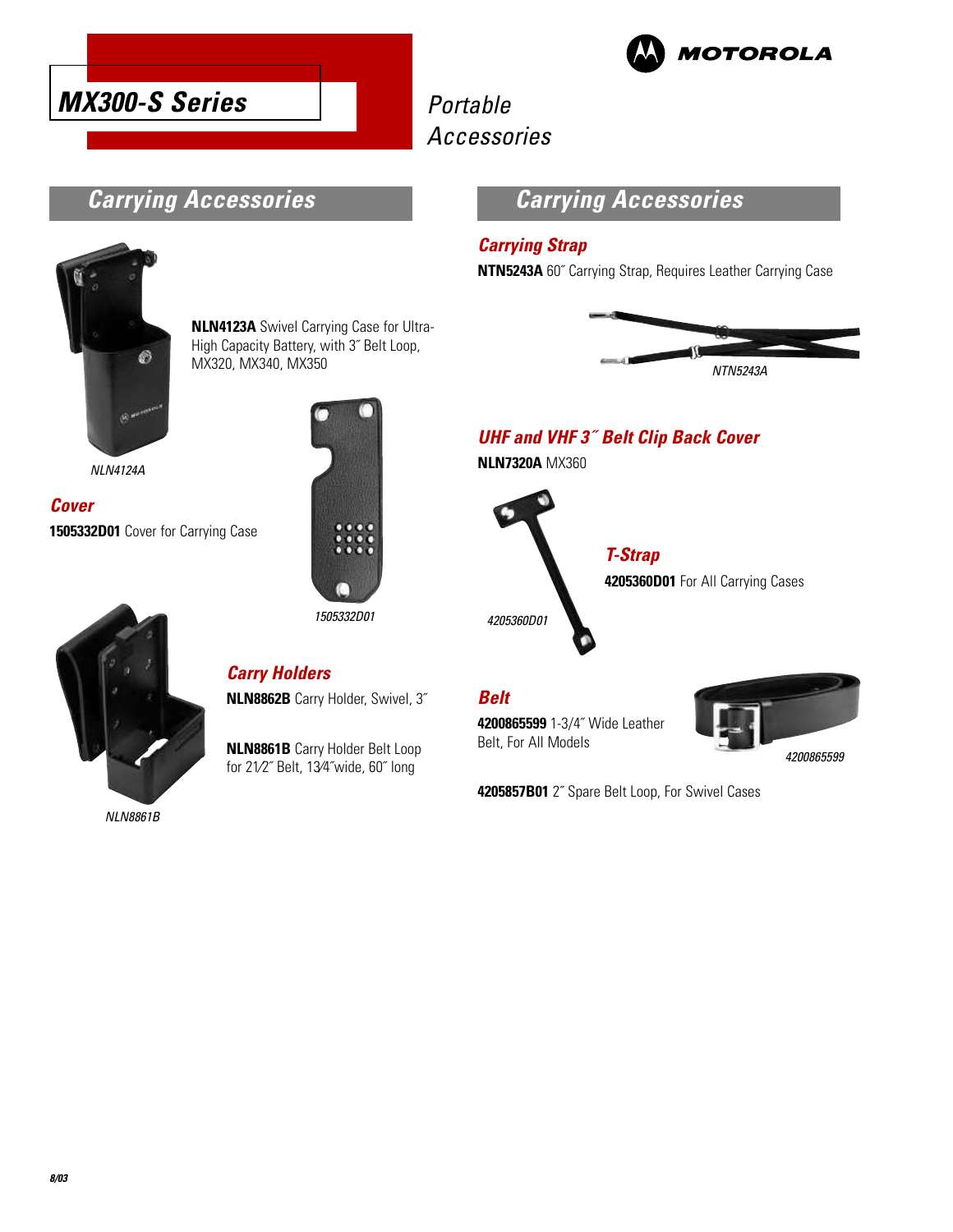

Accessories, Antennas

## **Mobile Operation Accessories**

### **Converta-Com Console Extenders**

**1505716D02** Converta-Com Console 1.5˝ Extender Pocket (Standard)



**Microphone TMN6054A** Remote Microphone

**Speakers NSN6026A** 5 Watt Audio

## **Portable Antennas**

### **Heliflex**

Each antenna is tested and tuned to give maximum power and performance. Antenna's connector is color coded indicating frequency. These antennas are ideal for VHF and UHF MX300 radios because of their rugged and flexible design.

**8505355K03** 403-430 MHz, For Use On Public Safety, Speaker/Microphone

**8505355K04** 440-470 MHz, For Use On Public Safety, Speaker/Microphone

**8505816K01** 136-150 MHz, Injection Molded

**8505816K21** 150-162 MHz, Injection Molded

**8505816K23** 162-174 MHz, Injection Molded

**8505816K24** 403-433 MHz, Injection Molded

**8505816K25** 450-470 MHz, Injection Molded

**8505816K26** 470-512 MHz, Injection Molded

**8505491J02** 150-162 MHz, PVC Dip Coated

**8505491J03** 162-174 MHz, PVC Dip Coated

**8505491J04** 403-440 MHz, PVC Dip Coated

**8505491J05** 440-470 MHz, PVC Dip Coated

**8505491J06** 470-512 MHz, PVC Dip Coated









8505491J05

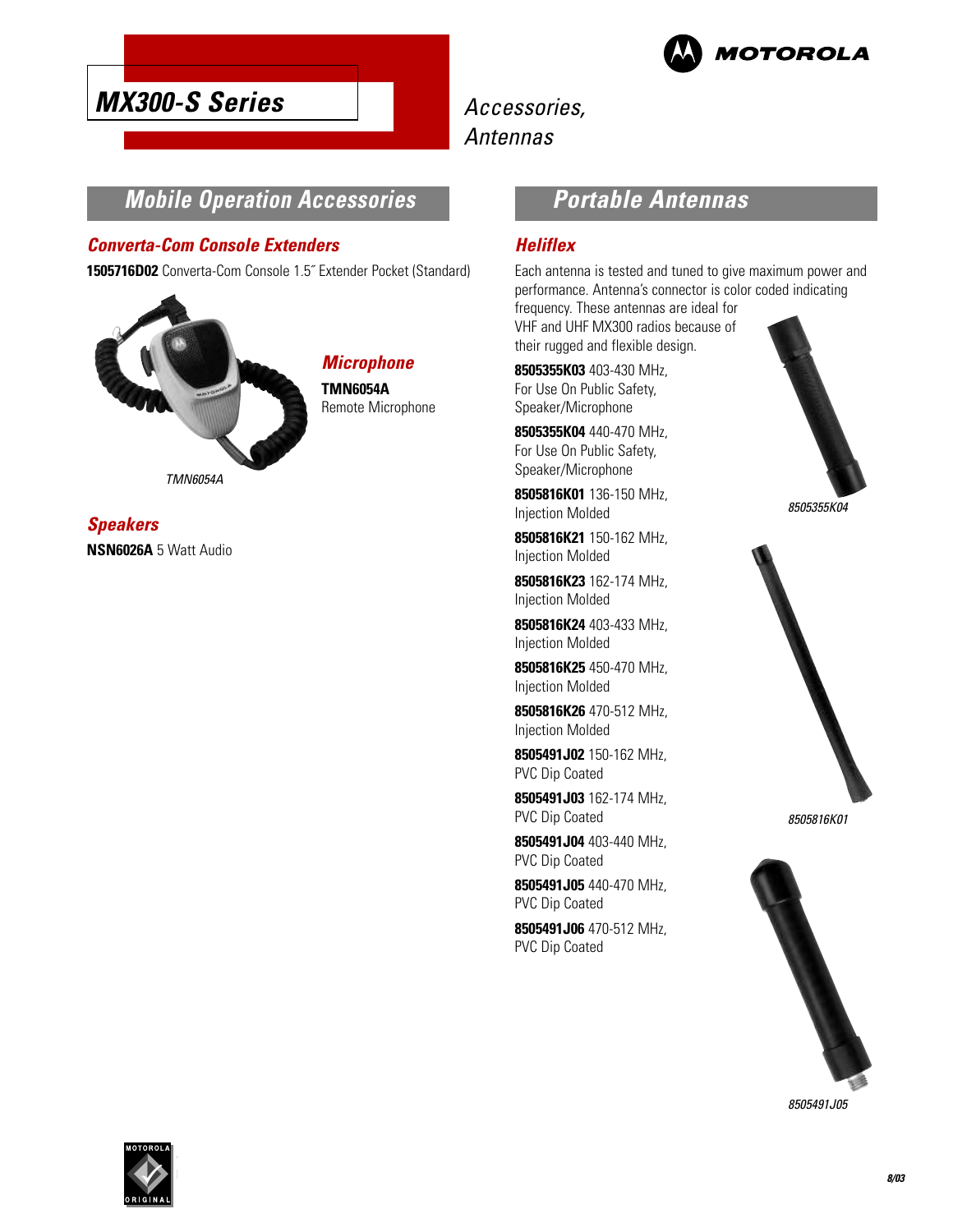

**MOTOROLA** 

Antennas, Batteries, Service Tools & Aids

# **Portable Antennas**

### **Flexible**

Slightly longer than helical antenna and provides better radiation characteristics.

**8505247K06** 403-512 MHz, Molded

**NAF4000B** 806-870 MHz, Molded

**8505268F01** 403-512 MHz, PVC Dip Coated

**8505309N11** 470-512 MHz, For Use On Public Safety Speaker/Microphone



## **Service Tools**

# **Alignment Tools**

**6682186E01** Tuning Tool



**6605168F01** Wrench, Antenna Bushing Nut and Fuse Cap (800 MHz only)



#### 6605168F01

## **Service Aids**

### **Radio Test Cable**

Used with RTX4005 portable test set for transmitter, receiver alignment and performance checks **RTK4021A** Test Cable





## **RF Adapter Cable**

**SKN6028A** RF Adapter Cable, connects to radio jack, other end terminated with type BNC male

## **Portable Batteries**

### **Nickel-Cadmium Premium**

Part Number: **NLN5860D** Volts: 7.5 Avg. mAh: 1400 Height: 3-2⁄16˝ Intrinsically Safe: Yes